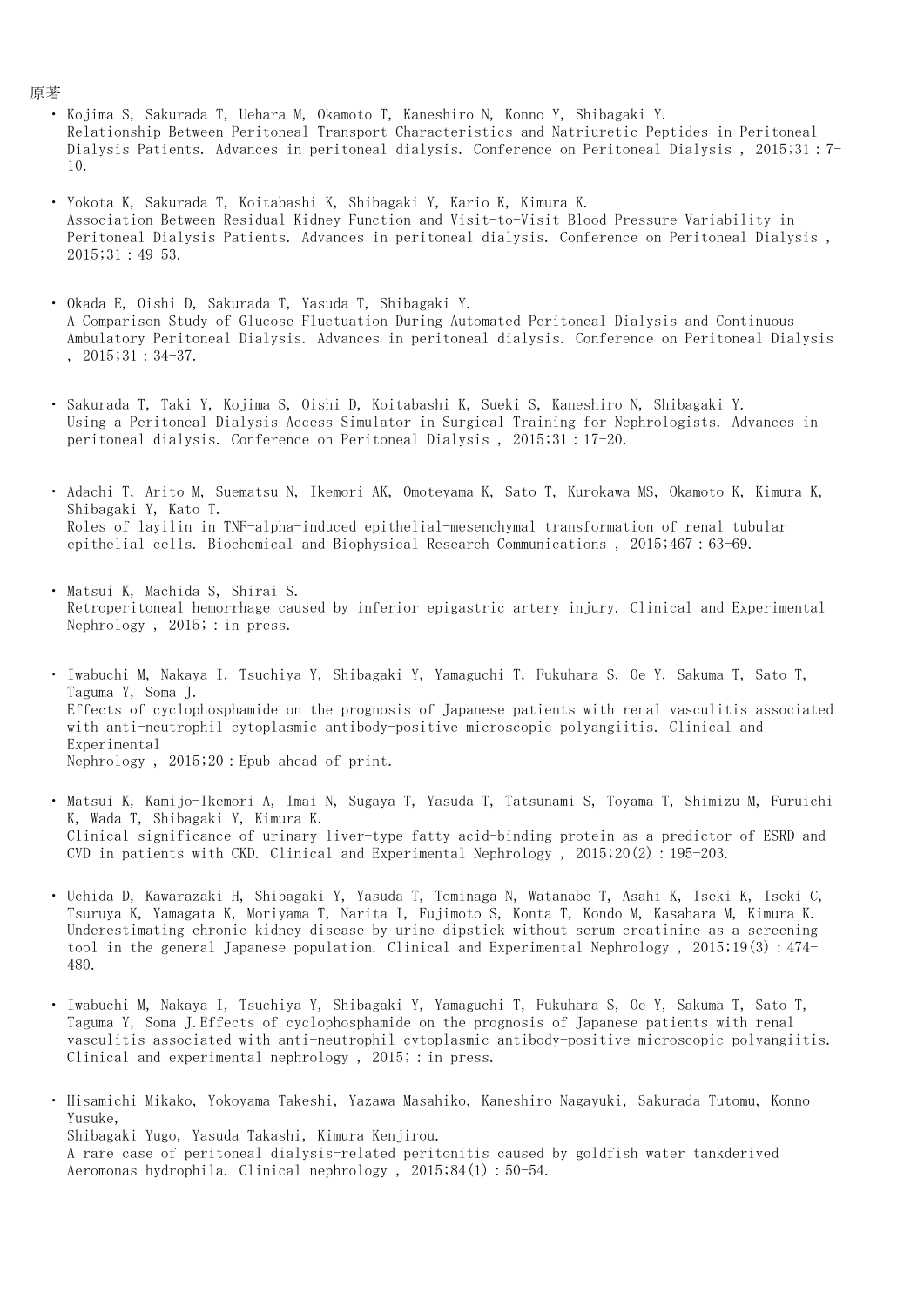- ・ Tominaga Naoto, Kida Keisuke, Matsumoto Naoki, Akashi Yoshihiro J, Miyake Fumihiko, Kimura Kenjiro, Shibagaki Yugo. Safety of add-on tolvaptan in patients with furosemide-resistant congestive heart failure complicated by advanced chronic kidney disease: a sub-analysis of a pharmacokinetics/ pharmacodynamics study. Clinical nephrology,  $2015;84(1):29-38$ .
- ・ Imai N, Shirai S, Yasuda T, Shibagaki Y, Kimura K. Long-term prognosis of IgA nephropathy presenting with minimal or no proteinuria: A single center experience. Indian Journal of Nephrology , 2016;26(2):107-112.
- ・ Kamijo-Ikemori A, Hashimoto N, Sugaya T, Matsui K, Hisamichi M, Shibagaki Y, Miyake F, Kimura K. Elevation of urinary liver-type fatty acid binding protein after cardiac catheterization related to cardiovascular events. Int J Nephrol Renovasc Dis , 2015;8:91-99.
- $\ddot{\phantom{0}}$ Nakazawa Ryuto, Sato Yuichi, Sasaki Hideo, Shibagaki Yugo, Kimura Kenjiro, Chikaraishi Tatsuya. Pharmacokinetic analysis of cyclosporine in a renal transplant recipient with congenital absence of the portal vein. International Journal of Urology , 2015;22(8):785-787.
- ・ Hotta Chiharu, Hiraki Koji, Wakamiya A, Otobe Y, Watanabe S, Izawa KP, Kaneshiro Nagayuki, Konno Yusuke, Sakurada Tutomu, Shibagaki Yugo, Kimura Kenjiro. Relation of physical function and physical activity to sarcopenia in hemodialysis patients: A preliminary study. International journal of cardiology , 2015;191:198-200.
- ・ Yumi Obata, Atsuko Kamijo-Ikemori, Daisuke Ichikawa, Takeshi Sugaya, Kenjiro Kimura, Yugo Shibagaki, Takeshi Tateda. Clinical usefulness of urinary liver-type fatty acid binding protein as a perioperative marker of acute kidney injury in patients undergoing endovascular or open abdominal aortic aneurysm repair. Journal of Anesthesia , 2016;30(1):89-99.
- ・ Taki Y, Oda M, Sedukhina A, Ikemori A, Matsumoto N, Shibagaki Y, Kumai T. Proteomic Analysis Reveals the Association between the Rho-GDI Signaling Pathway and Kidney Injury in Spontaneously Hypertensive and Hyperlipidemic Rats. Journal of St. Marianna University ,  $2015;6(2):141-149.$
- ・ Suzuki T, Tsuruoka K, Ichikawa D, Shirai S, Shibagaki Y. Safety and Utility of Kidney Biopsy in Elderly Patients:A Single-center Cohor Study. Journal of St. Marianna, 2015; : in press.
- ・ Nagata I, Uchino S, Tokuhira N, Ohnuma T, Namba Y, Katayama S, Kawarazaki H, Toki N, Takeda K, Yasuda H, Izawa J, Uji M. Sepsis may not be a risk factor for mortality in patients with acute kidney injury treated with continuous renal replacement therapy. Journal of critical care , 2015;30(5):998-1002.
- ・ Matsui K, Kamijo-Ikemori A, Sugaya T, Ikeda H, Okuse C, Shibagaki Y, Yasuda T, Kimura K. Does elevation of serum creatinine in patients with chronic hepatitis C under therapy of telaprevir mean renal impairment?. Nephrology (Carlton) , 2015;20(11):843-848.
- ・ Uehara K, Yasuda T, Shibagaki Y, Kimura K. Estimated Glomerular Filtration Rate Variability Independently Predicts Renal Prognosis in Advanced Chronic Kidney Disease Patients. Nephron., 2015;103(4): 256-262.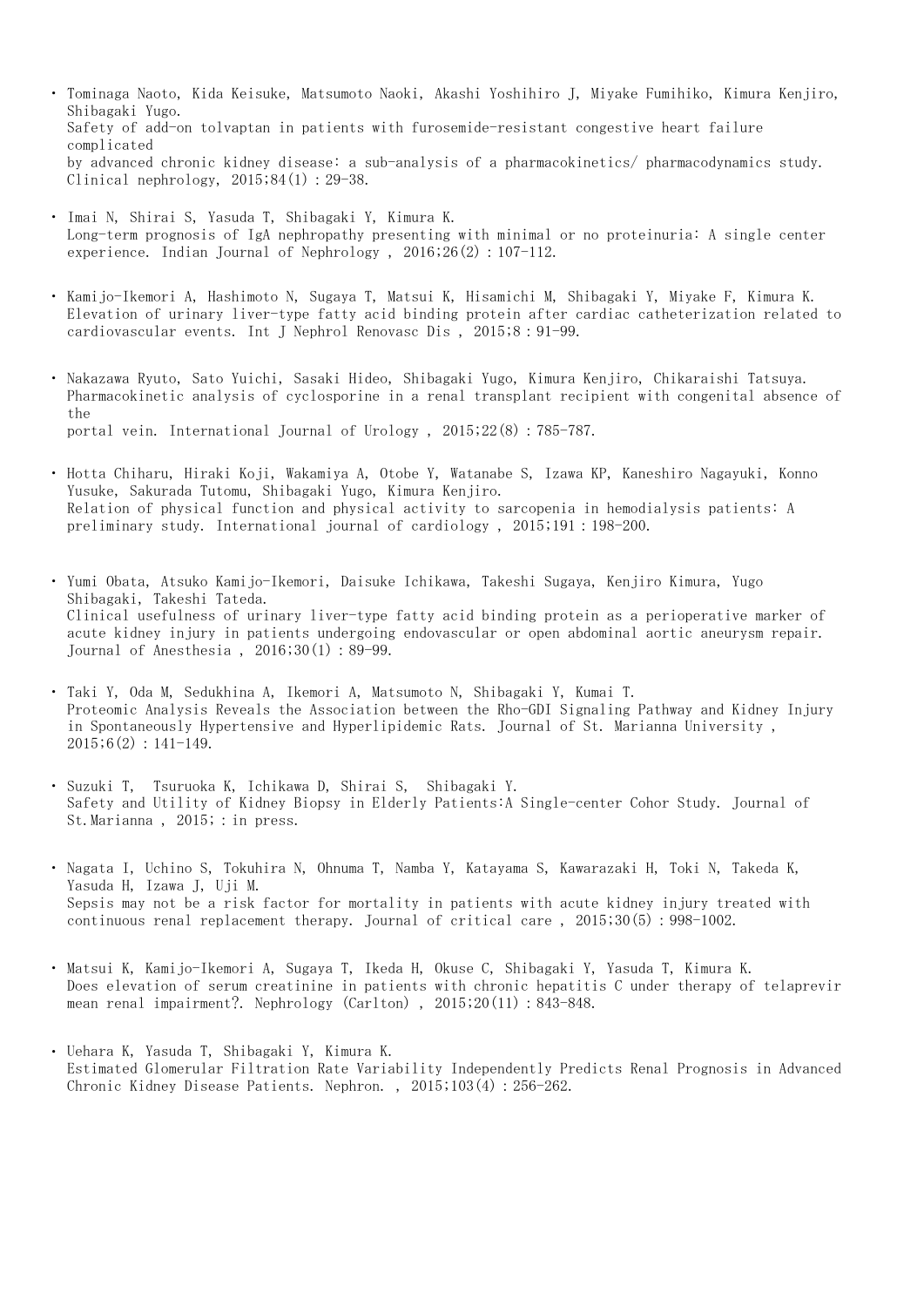- ・ Shibagaki Y. Role of nephrology consultation in intensive care unit. Nihon Jinzo Gakkai Shi , 2015;57(2):317- 320.
- ・ Sakurada T, Kaneshiro N, Otowa T, Oishi D, Koitabashi K, Matsui K, Konno Y, Sato Y, Shibagaki Y, Kimura K. Re-Embedding Catheter Technique at the Discontinuation of Peritoneal Dialysis. Peritoneal dialysis international , 2015;35(3):360-361.
- ・ Imai N, Yasuda T, Kamijo-Ikemori A, Shibagaki Y, Kimura K.. Distinct roles of urinary liver-type Fatty Acid-binding protein in non-diabetic patients with anemia. PloS One , 2015;10(5):e0126990.
- ・ 柴垣有吾. 急性心不全の利尿薬治療における一過性の腎機能悪化 非とする立場から. Fluid Management Renaissance  $, 2015; 5(3): 285-288.$
- ・ 上原圭太, 谷澤雅彦, 櫻井裕子, 小板橋賢一郎, 松井勝臣, 山内淳司, 河原崎宏雄, 今井直彦, 佐々木秀郎, 力石辰也, 柴垣有吾. 生体腎移植ドナーの腎提供による高血圧・動脈硬化指標への影響. 日本臨床腎移植学会雑誌 , 2015;3(2): 177-182.
- ・ 松井勝臣, 佐々木秀郎, 谷澤雅彦, 今井直彦, 北島和樹, 中澤龍斗, 上原圭太, 力石辰也, 柴垣有吾. 生体腎移植ドナーの術前と術後1年での腎機能評価方法に関する検討. 日本臨床腎移植学会雑誌 , 2015;3(2): 166-170.
- ・ 佐々木秀郎, 佐藤雄一, 薄場渉, 吉江秀和, 小田恵子, 青木直人, 蜂須賀智, 目時弘彰, 北島和樹, 工藤浩也, 中澤龍斗, 小板橋賢一郎, 松井勝臣, 谷澤雅彦, 柴垣有吾, 力石辰也. 術前抗体除去療法を行わなかったABO血液型不適合腎移植. 日本臨床腎移植学会雑誌 , 2015;3(1):81-85.
- ・ 平木幸治, 堀田千晴, 若宮亜希子, 井澤和大, 渡辺敏, 櫻田勉, 柴垣有吾, 安田隆, 木村健二郎. 糖尿病および糖尿病神経障害の合併症が保存期慢性腎臓病男性患者の運動機能に与える影響. 理学療法学 ,  $2015;43(1):56-63.$
- ・ 平木幸治, 堀田千晴, 若宮亜希子, 井澤和大, 渡辺敏, 櫻田勉, 柴垣有吾, 安田隆, 木村健二郎. 糖尿病および糖尿病神経障害の合併が保存期慢性腎臓病男性患者の運動機能に与える影響. 理学療法  $\ddot{\Xi}$ , 2016; 43(1): 56-63.

## ・ 櫻田勉.

腹膜透析患者における頸動脈超音波所見の経年的変化に関する検討. 聖マリアンナ医科大学雑誌, 2015;43: 17-20.

- $\ddot{\phantom{0}}$ 櫻田勉, 音羽孝則, 小板橋賢一郎, 末木志奈, 松井勝臣, 柴垣有吾, 木村健二郎. 腹膜透析患者における体液量の変化は腹膜機能に影響を与えるのか?. 腎と透析 , 2015;79巻別冊:77-78.
- $\ddot{\phantom{0}}$ 薬師寺優希, 洞ヶ瀬万梨, 神山明子, 櫻田勉, 柴垣有吾, 木村健二郎. 経験年数による腹膜透析の知識について 腹膜透析教育プランの検討(原著論文).腎と透析,2015;79巻別冊: 313-314.
- $\ddot{\phantom{0}}$ 永山聖光, 西平守邦, 小禄雅人, 潮 芳樹, 小板橋賢一郎, 櫻田勉, 柴垣有吾, 木村健二郎. 横隔膜交通症を発症した多発性骨髄腫合併腹膜透析患者の1例(原著論文). 腎と透析 , 2015;79巻別冊:313-
- ・ 石渡希恵, 黒木由香理, 神山明子, 小板橋賢一郎, 櫻田勉, 柴垣有吾, 木村健二郎. パンヌスを有する出口部の感染予防への取り組み 上腹部固定への取り組み(原著論文). 腎と透析 , 2015;79 巻別冊:129-130.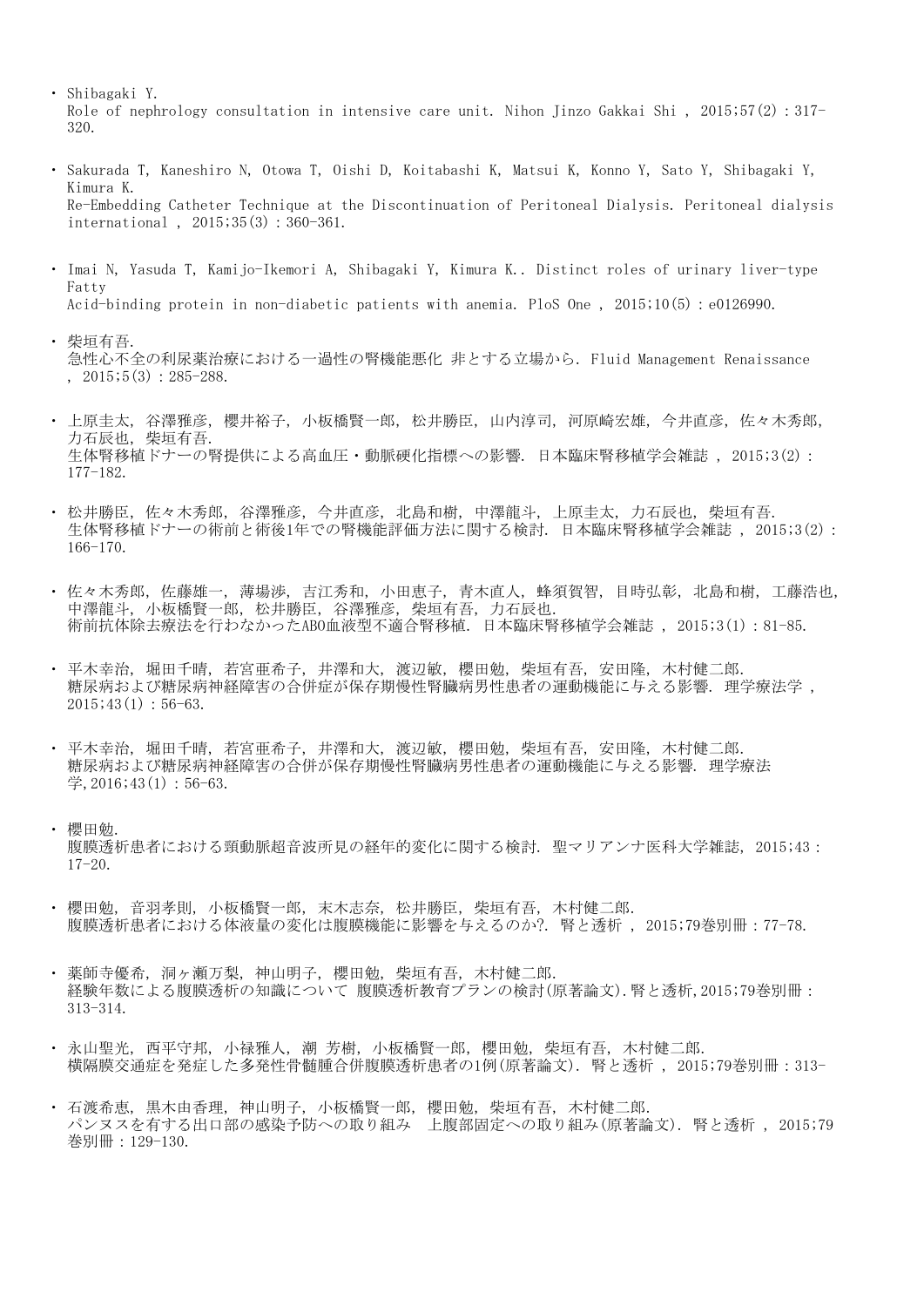- ・ 山内美樹, 小板橋賢一郎, 櫻田勉, 小島茂樹, 大石大輔, 白井小百合, 小野寺英孝, 柴垣有吾, 田中雄一郎, 木村健二郎. 聴神経腫瘍を合併した腹膜透析患者の1例(原著論文). 腎と透析 , 2015;79別冊:317-318.
- ・ 鈴木智, 長田道夫. 腎臓の老化と加齢腎の組織学的な特徴. 腎と透析 , 2015;78(6):805-810.
- ・ 服部裕介, 石井大輔, 今井直彦, 河原崎宏雄, 佐々木秀郎, 柴垣有吾, 力石辰也, 寺西淳一, 冨川伸二, 中村 道郎, 丸井祐二, 吉田一成, 神奈川県腎移植共通レジメン研究会. 神奈川県移植施設の共通EVR+TAC-ER de novo免疫抑制療法レジメン 臨床研究成績(第2報). 腎移植・血管外 科, 2016;26(1):45-50.
- ・ 脇田貴文, 栗田宜明, 冨永直人, 加藤欽志, 紺野愼一, 福原俊一, 柴垣有吾. 成人慢性疾患患者における「希望」の概念の検討 インタビュー調査(質的研究)を通して. 関西大学心理学研 究 , 2016;(7):17-33.
- ・ 冨永直人. 心腎不全におけるバソプレシンV2受容体拮抗薬の有効性と安全性(解説/特集). Fluid Management Renaissance  $, 2015; 5(4): 326-332.$
- ・ 市川大介, 池森敦子, 柴垣有吾. 循環器疾患における各種バイオマーカーの意義.e.L-FABP. Heart View 増刊号, 2015;19(12):163-167.
- ・ 龍華章裕,柴垣有吾. 他科からのコンサルトに必要な水・電解質と酸塩基平衡の知識(解説/特集). Medical Practice , 2015;32(臨 時増刊):47-56.
- ・ 岡田絵里, 安田隆. 高カロリー輸液の処方と組み立てかた 開始時輸液と維持輸液(解説/特集). Medical Practice , 2015;32(臨 時増刊):133-138.
- ・ 内田大介. 外来で診る感染症の対処法 膀胱炎/腎盂腎炎/急性前立腺炎(解説/特集). jmed mook , 2015;(41):132-139.
- ・ 谷澤雅彦. 体液量を正しく評価する. レジデントノート,2015;17(3):531-542.
- ・ 大石大輔, 安田隆. 利尿薬の正しい使い方. レジデントノート , 2015;17(1):105-110.
- ・ 柴垣有吾. 急性心不全の管理の際に、利尿や腎保護を図るために、腎臓にとって必要なのは腎灌流「圧」なのか、それと も、腎灌流「量」なのか?. 救急・集中治療 , 2016;28(1-2):35-40.
- ・ 小板橋賢一郎,柴垣有吾. 最近の進歩は輸液の常識をどう変えたか. 月刊レジデント , 2015;8(7):92-98.
- ・ 今井直彦, 安田隆. ルーチン検査の活用変化をどう捉えるか. 月刊レジデント , 2015;8(7):10-16.
- ・ 市川大介,安田隆. 腎機能障害患者、透析患者における糖尿病性ケトアシドーシスの病態、診断、治療. 胃と透析, 2015;78(増 刊):283-285.
- ・ 小波津香織, 小板橋賢一郎. 血液電解質・酸塩基平衡からわかる腎臓病(解説/特集). 腎と透析 , 2015;79(4):595-598.
- ・ 大迫希代美, 谷澤雅彦, 柴垣有吾. 血栓性微小血管障害(TMA)と腎移植. 腎臓内科・泌尿器科 , 2016;3(2):129-137.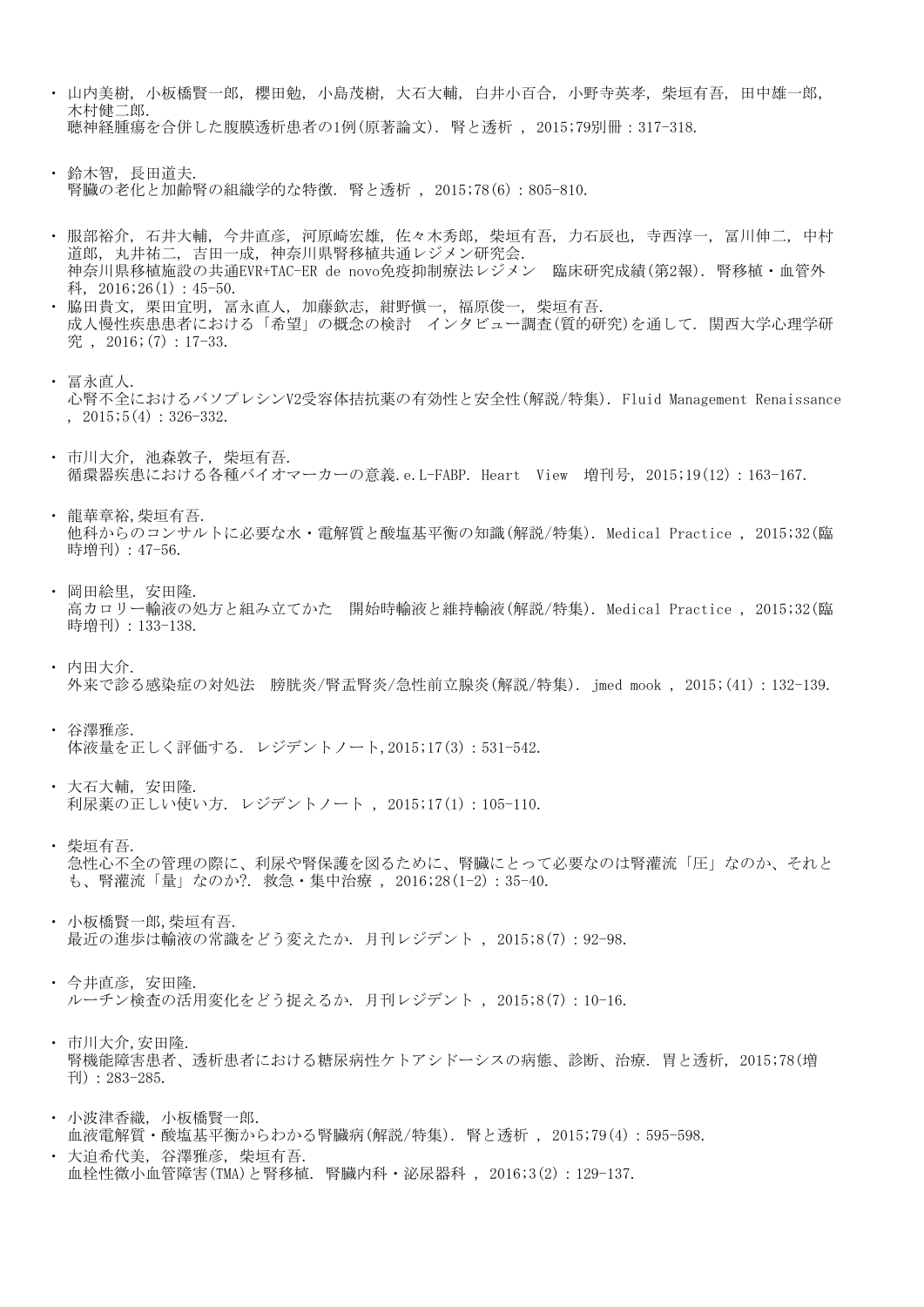- ・ 佐々木彰, 柴垣有吾. AKIとCKDの関連について 臨床研究からの知見と将来への展望. 腎臓内科・泌尿器科 , 2016;3(1):47-54.
- ・ 瀧康洋, 平木幸治, 柴垣有吾. 保存期CKD患者におけるサルコペニア・フレイルの実態. 臨床透析 , 2015;31(8):2019-1034.
- ・ 今井直彦.  $\ddot{\phantom{0}}$ 今井直彦. 腎尿路系CKD(解説/特集). 高尿酸血症と痛風, 2015;23(2):166-172.

症例報告 腎尿路系CKD(解説/特集). 高尿酸血症と痛風, 2015;23(2):166-172.

- ・ Imai N, Kimura K. Images of the Month: Herniation of the Liver Through an Incisional Lumbar Hernia. The American journal of gastroenterology,  $2015;110(6):799$ .
- ・ Masahiko Yazawa,Makoto Tsujita,Norihiko Goto,Takayuki Yamamoto,Takahisa Hiramitsu, Satoshi Ashimine,Koji Nanmoku,Shunji Narumi,Yoshihiro Tominaga,Yoshihiko Watarai. Familial Mediterranean Fever developing in a Japanese kidney transplant recipient. CEN Case Reports , 2015; : online.
- ・ Imai N, Zamami R, Kimura K.. Cutaneous cholesterol embolization syndrome. Indian journal of dermatology, venereology and leprology , 2015;81(4):388.
- ・ Sakurada T,Kojima S,Oishi D,Koitabashi K,Shibagaki Y,Kimura K. Automated Peritoneal Dialysis for a Patient with Hearing Loss: A Case Report. Peritoneal Dialysis International , 2015;35:229-230.
- ・ Murasawa M, Sakurada T, Oishi D, Suzuki T, Tominaga N, Kawarazaki H, Shirai S, Shibagaki Y, Kimura K. Collagenous Colitis Associated with Rabeprazole in a Peritoneal Dialysis Patient. Peritoneal di l i
- $\ddot{\phantom{0}}$ 長島淑恵, 柴田みち, 須川明子, 梯紋子, 巴由佳, 大嶋佑紀, 川島由起子, 櫻田勉, 柴垣有吾. 管理栄養士から見た慢性腎臓病教育入院の効果(会議録). New Diet Therapy , 2015;31(2):160.
- $\ddot{\phantom{0}}$ 前川洋 白井小百合, 内田大介, 小板橋賢一郎, 柴垣有吾. 免疫複合体型半月体形成性腎炎を生じた若年女性の1例. 川崎市医師会医学会誌 , 2016;32:4-7.
- ・ 池田雅人, 中尾正嗣, 丹野有道, 横尾隆, 神田英一郎, 寺脇博之, 前田益孝, 樋口千恵子, 金子朋広, 平野景 太, 井尾浩章, 鷲田直輝, 吉田啓, 丸山之雄, 吉川和寛, 橋本幸始, 櫻 勉, 植田敦志, 谷山佳弘, インターベ ンショナルネフロロジー研究会. 国内腎臓内科インターベンション実施状況に関する全国アンケート調査(会議録). 日本透析医学会雑 誌,2015;48(Suppl.1):528.
- ・ 櫻田勉,夕部由規謙,野田顕義,中野浩,月川賢,大坪毅人,村澤昌,大石大輔,市川大介,冨永直人,柴垣有吾,木村健 二郎. ヘルニア嵌頓を認めた腹膜透析患者の2例. 日本透析医学会雑誌 , 2015;48(5):315-320.
- $\ddot{\phantom{0}}$ 安達崇之, 町田慎治, 佐々木彰, 上原圭太, 関谷秀介, 安田隆, 柴垣有吾. 遷延する好酸球増多症により糞線虫を診断しえた血液透析患者の1例(原著論文/症例報告). 日本透析医学会雑 誌, 2015;48(11):657-332.
- ・ 小板橋賢一郎, 櫻田勉, 黒屋紗也香, 上原圭太, 谷澤雅彦, 村田俊輔, 斉藤陽, 中澤龍斗, 山本仁, 力石辰也, 柴垣有吾. . 難治性腹膜炎を発症した小児腹膜透析患者の1例. 第29回神奈川県CAPD研究会誌 , 2016;29:9-10.
- $\ddot{\phantom{0}}$ 上原正弘, 櫻田勉, 小島茂樹, 岡本岳史, 金城永幸, 今野雄介, 柴垣有吾. 腹痛を伴わないPD関連腹膜炎の一例. 第29回神奈川県CAPD研究会誌 , 2016;29:3-5.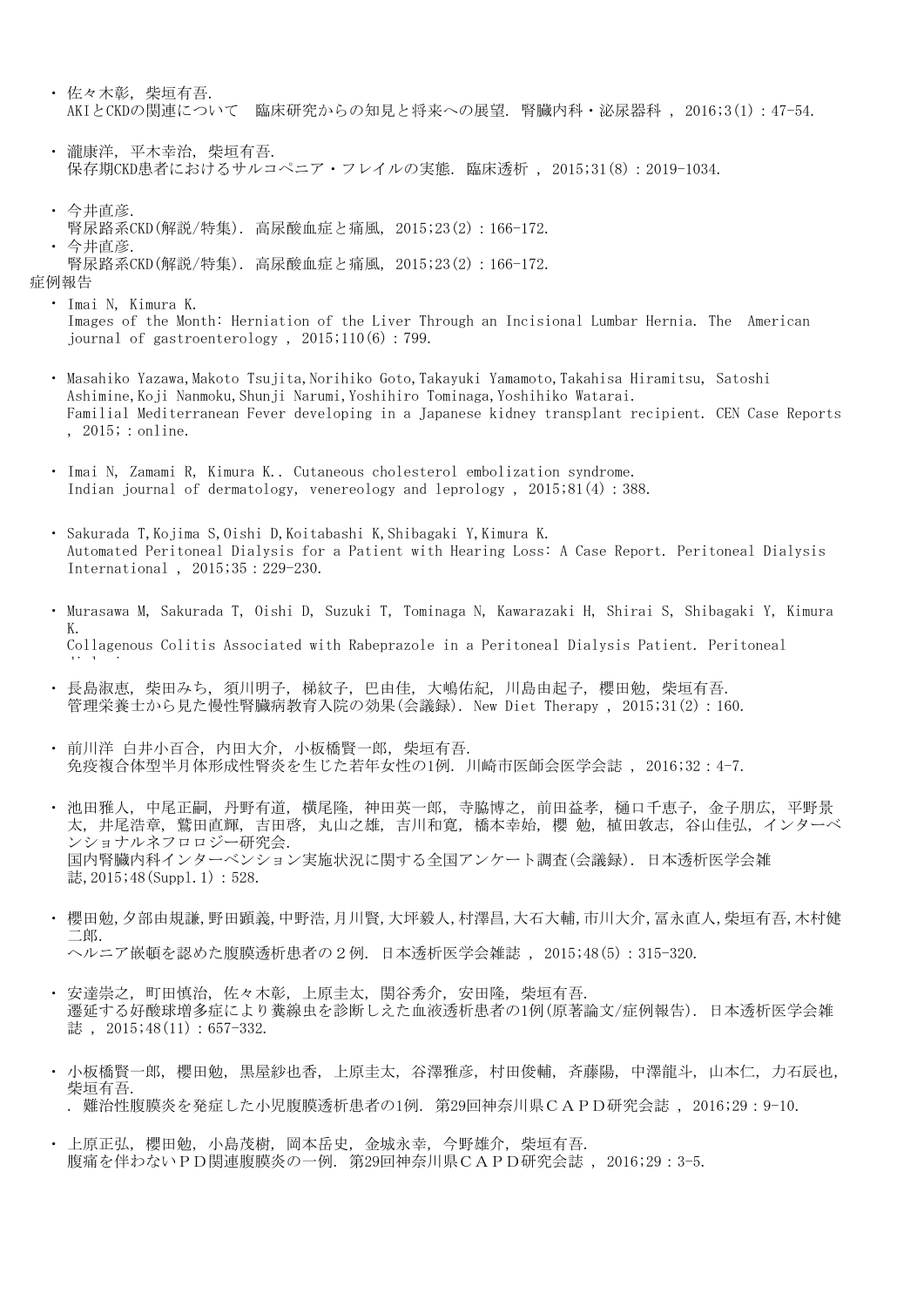・ 横田啓, 小板橋賢一郎, 櫻田勉, 柴垣有吾. 腹膜透析患者における外来血圧変動性と残存腎機能との関連. 第29回神奈川県CAPD研究会誌,2016;29:26-28.